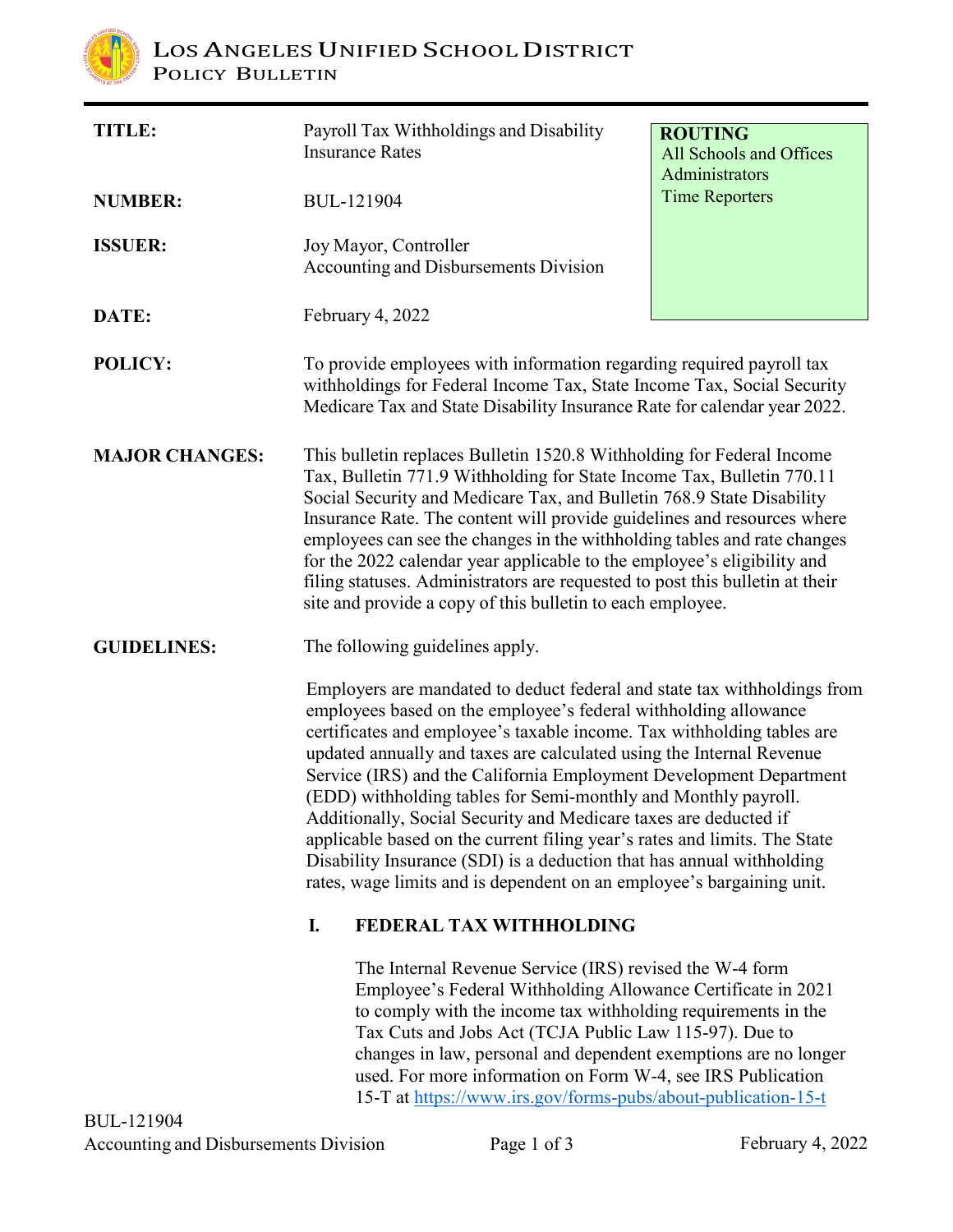

Form W-4 Employee's Withholding Certificate can be obtained at [https://www.irs.gov/pub/irs-pdf/fw4.pdf](http://www.irs.gov/pub/irs-pdf/fw4.pdf)

The Federal Income Tax withholding tables are revised effective January 1, 2022. For the Federal Income Tax tables in effect for calendar year 2022, visit the Internal Revenue Service at [https://www.irs.gov/publications/p15t#en\\_US\\_2019\\_publink100](http://www.irs.gov/publications/p15t#en_US_2019_publink100) 020274

# **II. STATE TAX WITHHOLDING**

Form DE-4 Employee's Withholding Allowance Certificate can be obtained at [http://www.edd.ca.gov/pdf\\_pub\\_ctr/de4.pdf](http://www.edd.ca.gov/pdf_pub_ctr/de4.pdf)

The State Income Tax withholding tables are revised effective January 1, 2022. For the State Income Tax tables in effect for calendar year 2022, visit the California Employment Development Department, Withholding Schedules for 2022 - Method A at https://edd.ca.gov/pdf\_pub\_ctr/22metha.pdf

## **III. CHANGES TO FEDERAL AND STATE TAX WITHHOLDINGS**

Effective April 1, 2021, employees who wish to increase or decrease the amount of Federal Income Tax or State Income Tax withholdings can make the changes online at https://ess.lausd.net. Instructions on how to view/update withholdings for Form W-4 and or DE-4 via Employee Self-Service is available at the Payroll Administration website, LAUSD MyPay.

If claiming an exempt status, 2022 Form W-4 and/or DE-4 must be completed and can be downloaded from the Payroll Administration website, W2/Tax Info. Submit completed Form W-4 to Payroll Administration Branch via US mail. Generally, a Form W-4 and or DE-4 received by the Payroll Administration Branch on or before the 10th of the month will be effective for the next payday.

Failure to complete Form W- 4 and/or DE-4 accurately may result in over-withholding or under-withholding of taxes from salary payments. Any excess withholding due to an inaccurate W-4 and/or DE-4 cannot be refunded by the District.